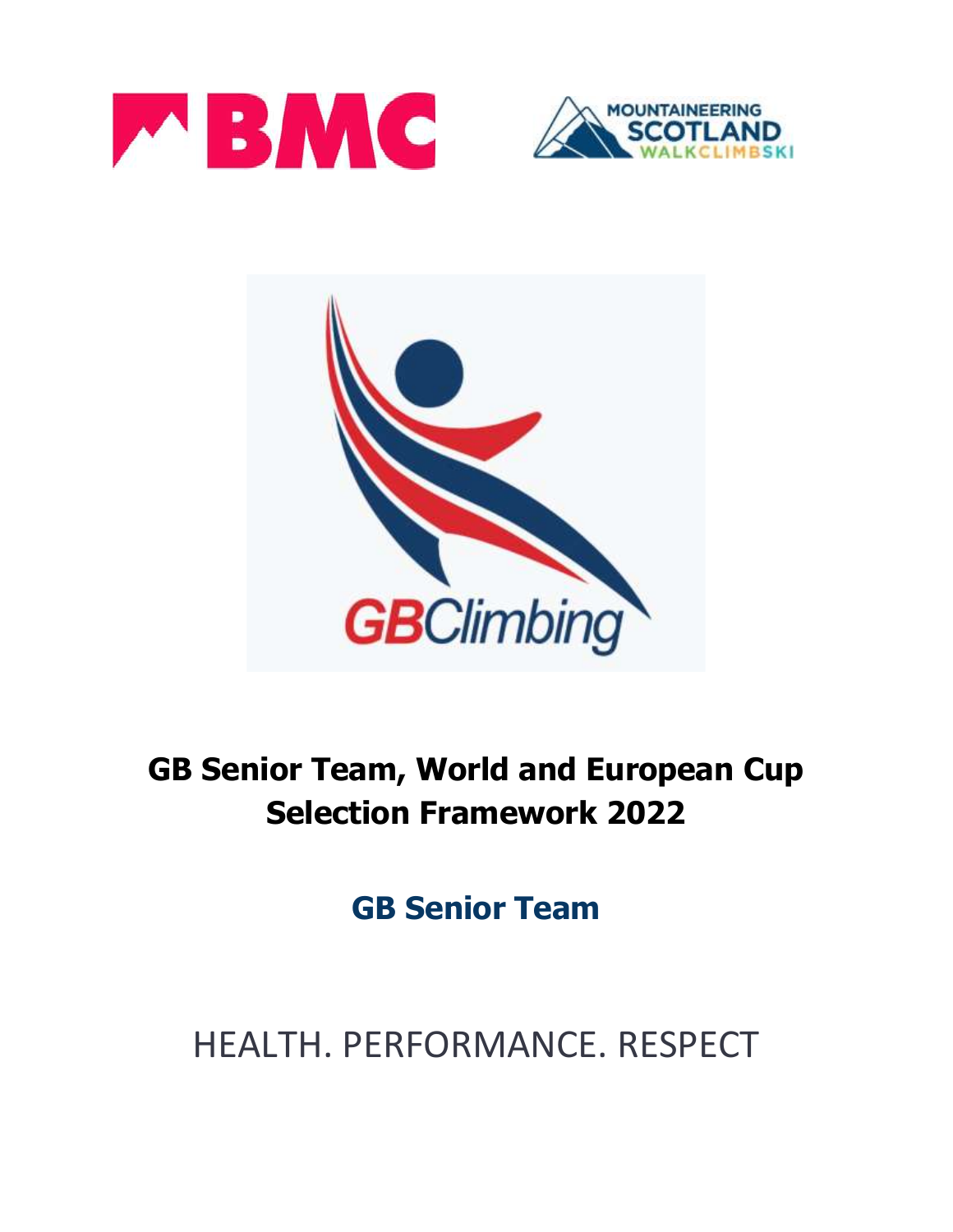

## **IFSC Senior in Lead and Boulder**

### **1. Purpose of this Selection Framework**

1.1. This framework outlines the approach that GB Climbing will undertake when selecting eligible athletes to join the GB Climbing Senior Team for the 2022 season and for World and European Cup competition.

## **2. Purpose of the GB Climbing Senior Squad**

2.1 To inspire the Great Britain climbing community through the achievement of World Class performances and medal winning success.

2.2 To create a formidable team of athletes by providing the best support via a team culture and training environment that all relish to be a part of.

2.3 To help our athletes be the best they can be, achieving great things both in the climbing gym and in life beyond GB Climbing.

2.4 To develop our GB Climbing Talent, supporting them as climbers and as people to have a positive impact on society by representing the very best of sport climbing.

#### **3. Subjective nature of selection decisions**

3.1. GB Climbing does not consider it desirable to select for our GB Senior Team purely based on hard edged criteria. Such an approach would not consider factors such as injury or illness which may have affected attendance at events, future performance potential or team performance dynamics.

3.2. Selection decisions will be made on the basis of the factors set out in Section 9 of this policy.

3.3. All selection decisions will be made by the Selection Panel outlined in section 6 of this document.

#### **4. Purpose of selection decisions**

4.1. The objective of each selection decision is to:

4.1.1. Select athletes with the best chance of achieving:

A.) Exceptional World/European Cup performances in 2022

And/or

Page **2** of **8 17/01/2022 V6**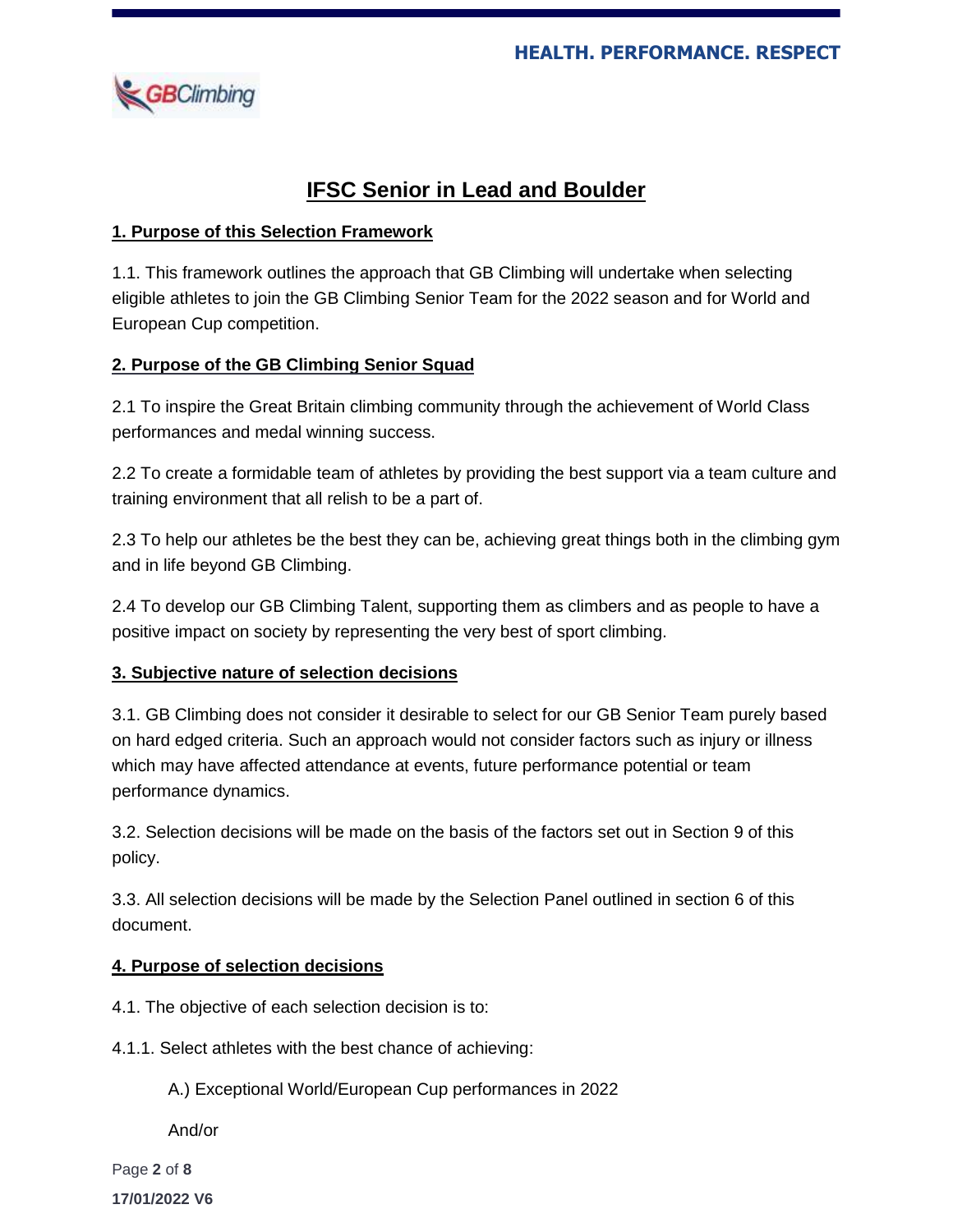

B.) Potential to qualify at future Olympic Games

## **5. Eligibility**

In addition to BMC eligibility below, athletes must comply with the UK Sport [Eligibility](https://www.uksport.gov.uk/resources/eligibility) Policy and IFSC eligibility rules<sup>1</sup> including anti-doping:

5.1. Athletes must be at least 16 years of age (or turn 16 within the year 2022);

5.2. Athletes must be members of the BMC and/or Mountaineering Scotland;

5.3. Athletes must hold a current UK Passport;

5.4. Athletes must hold a valid international license issued by the BMC;

5.5. Athletes will sign the BMC athlete agreement and abide by its terms and conditions. Any athlete failing to do so prior to attending the selected competition, could see their selection being withdrawn;

5.6. Athletes will comply with IFSC and UK Anti-Doping rules and anti-doping blood/urine testing policies. Notified athletes in the National and/or International Registered Testing Pools, or the UK Anti-Doping Domestic Testing Pool, will comply with the requirements of the World Anti-Doping Code and International Standard for Testing and Investigations with regard to ADAMS and whereabouts information.

5.7. Athletes will sign the BMC Athlete Agreement and abide by its terms and conditions. Any athlete failing to do so will see their selection being withdrawn.

5.8. All athletes must be declared as medically fit to compete by their GP (including satisfactory BMI, see GB [Climbing](https://www.thebmc.co.uk/media/files/Welfare%20Support%20Plan%20FINAL%204_2(1).pdf?_ga=2.66809454.1324444208.1615818558-81743446.1514886779) Welfare Support plan);

## **6. Selection Panel**

- 6.1 All selection recommendations are made by the GB Climbing Senior Coaching Team including:
	- Head Coach (chair, casting vote)
	- Senior Coaches (voting)
	- Performance Analyst (voting)
	- Independent Observer (non-voting, minute-taker)

 $\overline{a}$ 

<sup>1</sup> IFSC 2019 Rules, pages 4 & 5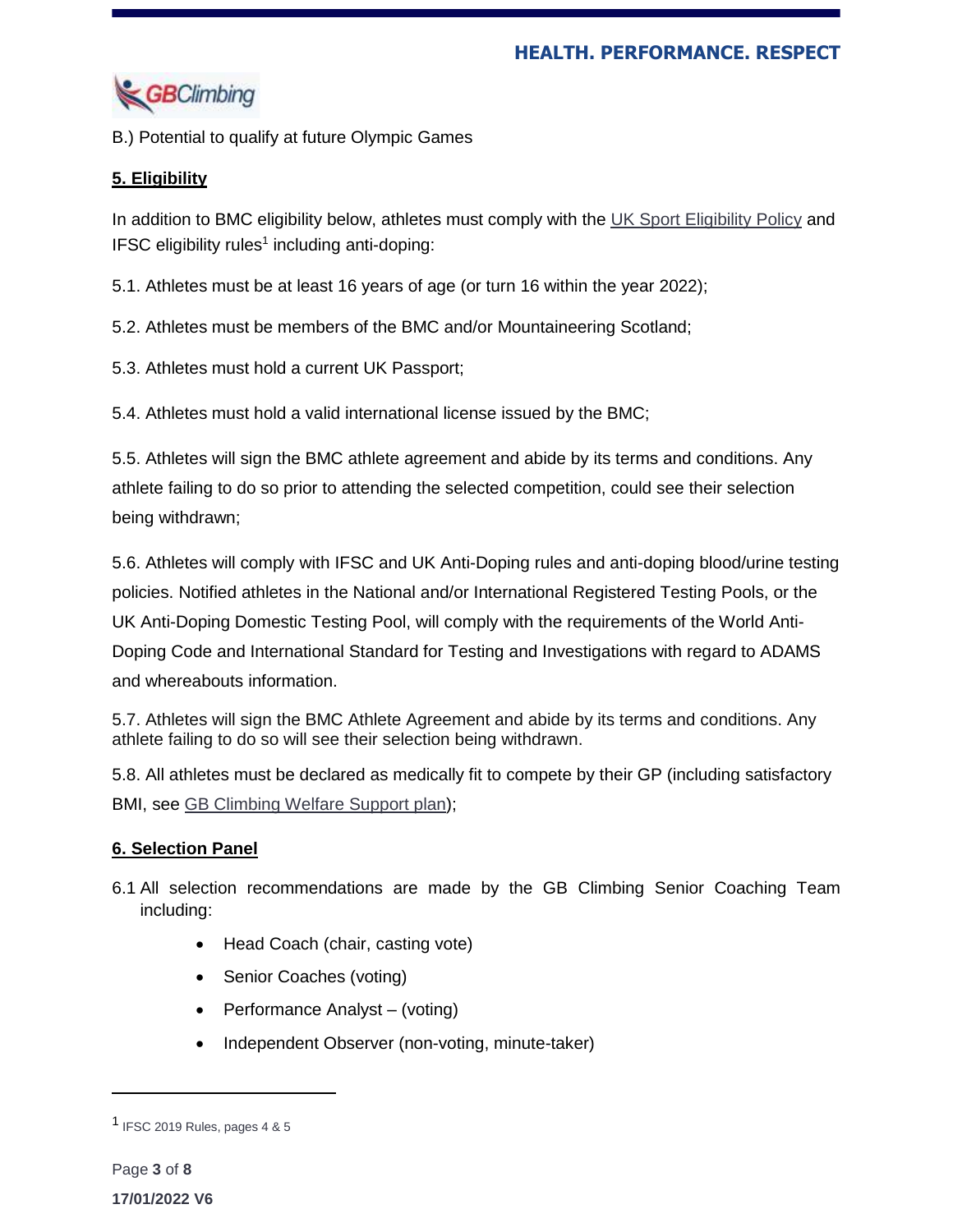

All selection recommendations will be presented to the following panel (the **Selection Panel**), which will confirm that due process has been followed and consider whether the recommendations made by the GB Senior Coaching Team are appropriate. If so, the Selection Panel will confirm those recommendations:

- Head of Performance (chair, casting vote)
- Head Coach (non-voting)
- Independent Member (voting)
- Independent Member (voting)
- Independent Observer (non-voting, minute-taker)
- 6.2 Other expert advisors or observers such as representatives from the British Olympic Association, UK Sport, British Athletes Commission may be invited to attend.
- 6.3 Conflicts of interest (if any) will be declared at the start of the meeting. In the event of a conflict of interest, the person will remove themselves from the decision-making process.
- 6.4 Each voting member of the selection panels shall have one vote as regards each selection decision. In the event of a tie, the Chair will have the casting vote.

#### **7. Annual Performance Strategy**

7.1 GB Climbing will issue all eligible athletes with a copy of the Annual Performance Strategy which is relevant to the current season in which they are seeking selection to the GB Senior Climbing Team.

7.2 It is the aim of GB Climbing to issue these documents during the pre-season training period, however this may not always be possible, in which case the Annual Performance Strategy will be issued at the earliest available opportunity.

7.3. The Annual Performance Strategy (APS) document will contain the following:

7.3.1 the key Training Events, pre-season Selection Events that athletes are obligated to attend;

7.3.2 any relevant performance parameters;

7.3.3 the current season training calendar; and

7.3.4 any other relevant information.

#### **8. Confidentiality**

8.1 Athletes, coaches and parents must not disclose any information regarding any selection decisions, Annual Performance Strategy or appeals until such information is publicly announced or disclosed by the BMC.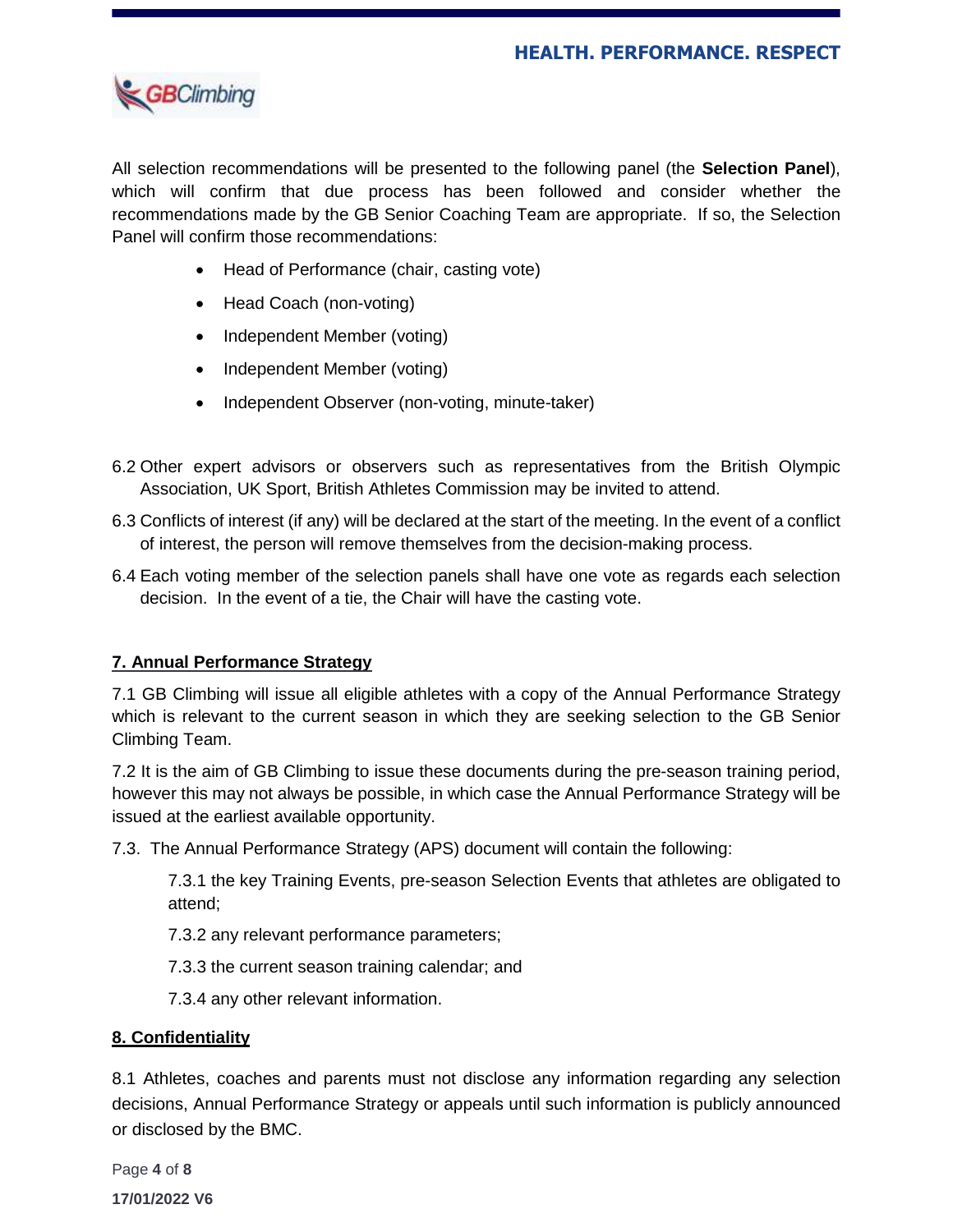

## **9. 2022 GB Senior Team Selection**

9.1 Selection to the 2022 GB Senior Team will be based upon the following:

9.1.2 Performance at GB Senior Team National Trials events:

- Boulder  $-5$ <sup>th</sup>-6<sup>th</sup> February 2022
- Lead  $-26$ <sup>th</sup>-27<sup>th</sup> February 2022:

9.2 The factors which will be taken into consideration by the Selection Panel will include:

- 1. **Performance at GB Climbing Selection Event (National Trials)** (Performance Data & Ranking) – Performance relative to 2022 Annual Performance Strategy Standards
- 2. **Coach Perspective** Coach observations of athlete performance behaviors from 2022 National Trials.

\*Should Government restrictions to activity inhibit the running of the National Team Trails, GB Climbing will utilise both ranking and performance data to identify athletes for 2022.

9.3. Where there is disruption to Selection Trials and/or other events (e.g. Pandemic or adverse weather conditions), selection shall be made using 2021 performance data.

9.4 The national trials will operate as an invitational event whereby athletes will be extended the opportunity via the following criteria points:

9.4.1 An athlete held a place on the GB Senior Squad during 2021.

9.4.2 An athlete held a place on the GB National Development Squad in 2021 (Youth A and Junior Categories or was retained by the GBNDS from 2020).

9.4.3 An athlete not currently on the GB Climbing pathway who demonstrated exceptional performances at the 2021 British Bouldering (BBC) and Lead (BLCC) championships.

9.4.4 Exceptional performances are defined where an athlete exceeds the specified Performance Standards and/or demonstrates exceptional capability in technical, tactical, physical or psychological performance domains. This will be observed during the semifinal and final rounds of the British Bouldering Championships and British Lead Climbing Championships.

#### **10.0 World Cup and European Cup Selection**

10.1 The World Cup & European Cup selection decisions will be made based upon the following data points: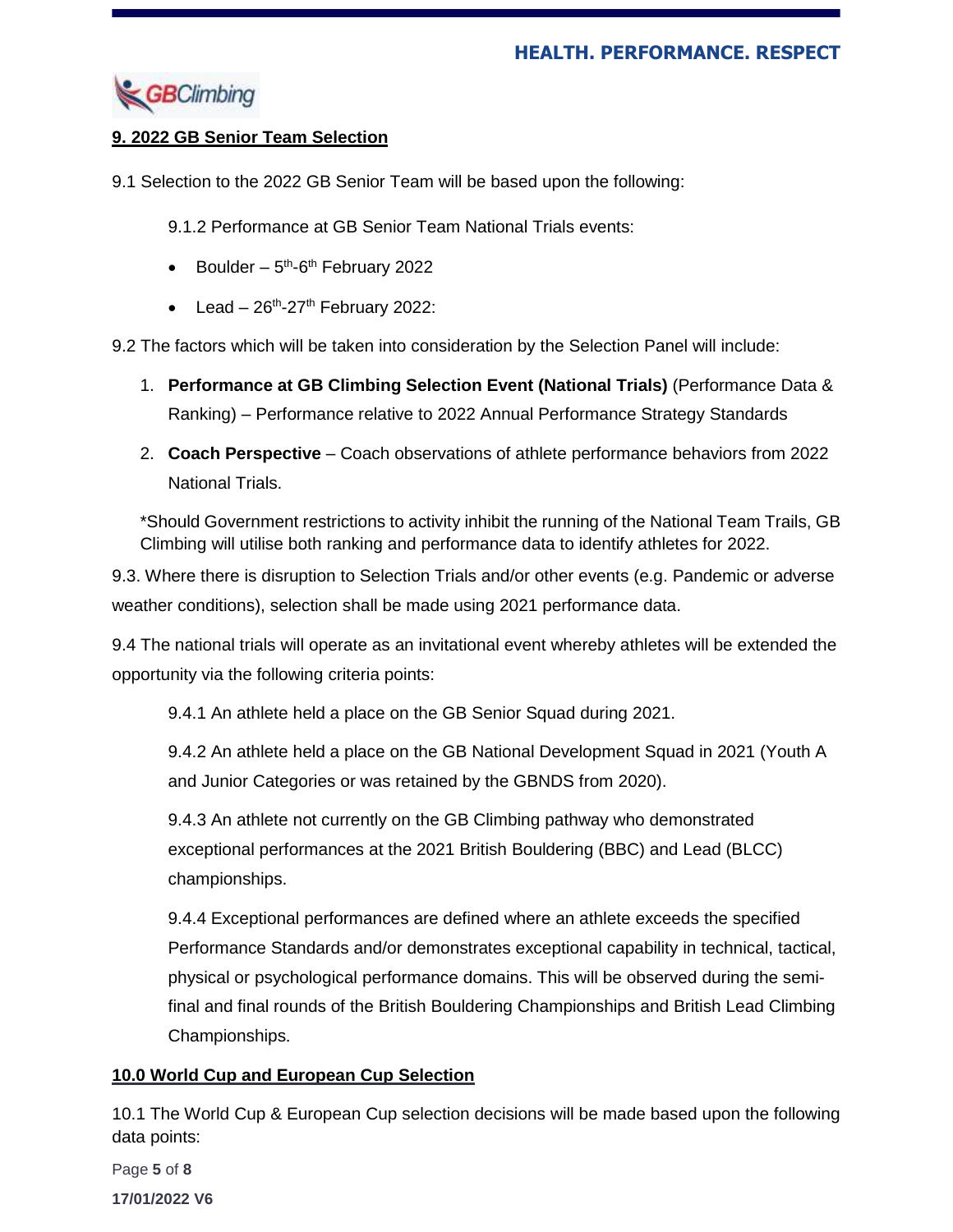

- 1. **International Performance** (Performance Data & Ranking) Historical from the recent 2021 season:
	- IFSC World Championship & World Cup Results
	- IFSC European Cup Results
	- IFSC World Youth Championship Results
- 2. **Performance at GB Climbing Competition Selection Events (National Trails)** (Performance Data & Ranking)
- 3. **Domestic performance** (Performance Data & Ranking) Historical from 2021 season:
	- British Lead Climbing Championships BLCC 2021
	- British Bouldering Championships BBC 2021
- 4. **Coach Perspective** Coach observations of athlete performance behaviors from 2022 National Trials

\*Should Government restrictions to activity inhibit the running of the National Team Trails, GB Climbing will utilise both ranking and performance data to identify athletes for 2022.

#### **10. Appeals**

10.1 Please see (GB Climbing [Selection](mailto:https://www.thebmc.co.uk/gb-climbing-selection-appeals-process) Appeals Policy)

#### **12. De-selection – Substitutions and Injuries**

12.1. An athlete may be de-selected from the GB Climbing Senior Squad on the following grounds:

12.1.1. Ceasing to comply with the eligibility criteria set out in this Selection Policy;

12.1.2. Injuries, illness and changes in health status (e.g. pregnancy) will be considered on a case by case basis where an athlete wishes to be considered for selection.

12.1.3. Failure to engage with GB Climbing program and IAP process where targets are being monitored and/or not achieved.

12.2. Replacement of athletes de-selected from the squad will be considered at the complete discretion of the Selection Panel. Any replacement will be selected in accordance with section 6 of this policy.

12.3 Athletes will cease to comply with the eligibility criteria set out in this Selection policy if any of the following occur: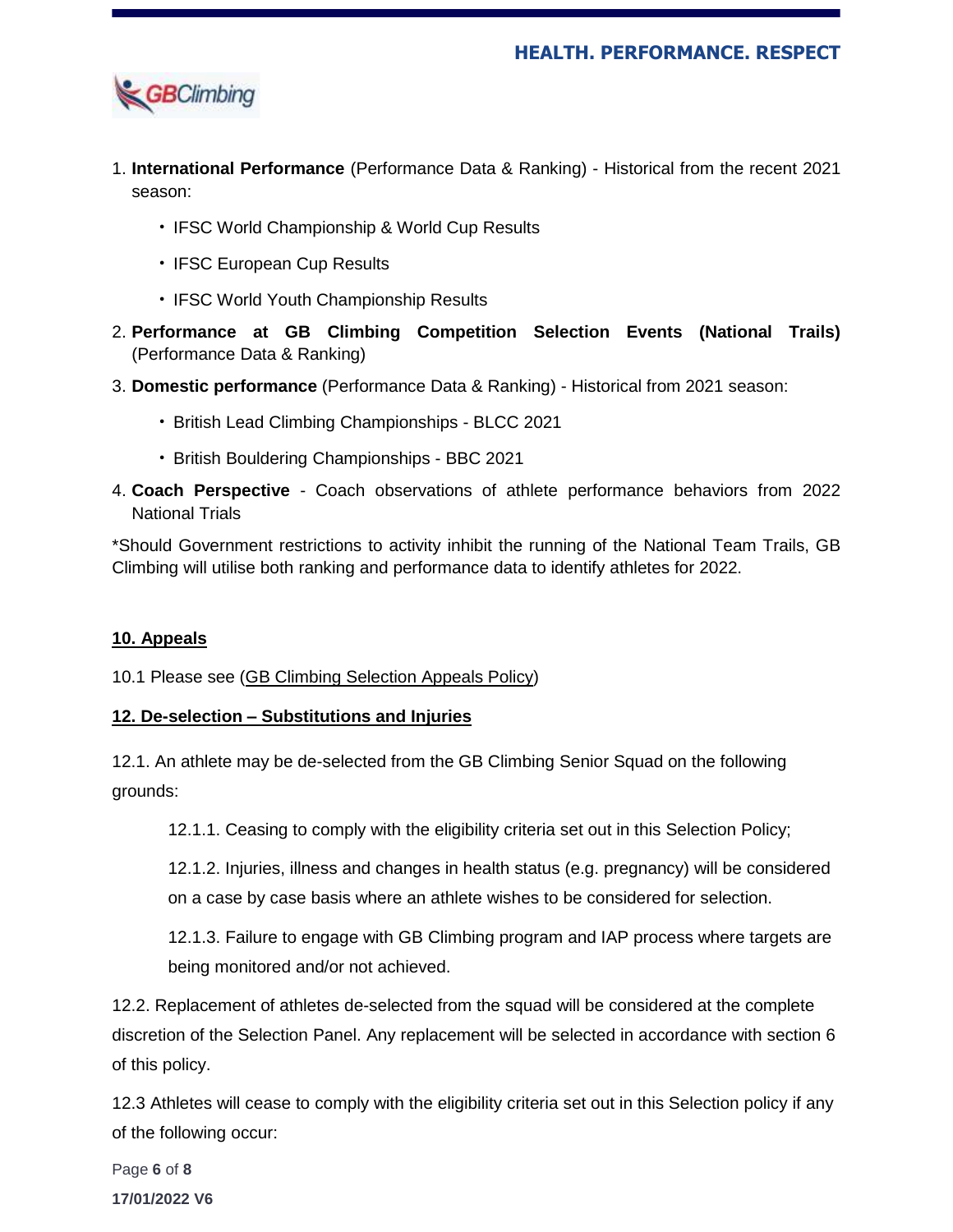

12.3.1 An anti-doping rule violation or receiving provisional suspension due to antidoping infringement; or

12.3.2 A serious misconduct or suspension due to misconduct; or

12.3.3 A breach of any BMC/GB Climbing Policy.

## **13. Disclaimer**

13.1. Due to the uncertainty of the 2022 competition season due to the impact of COVID, this document may require some minor adjustment should the National Trials not be held. These amendments will be made public via an updated version of this document, made available (including the date on which any amendment was made) at [www.thebmc.co.uk](http://www.thebmc.co.uk/)

13.2 This policy is subject to periodic review to ensure that the selection policy: remains fair and efficient; takes into account any external rule or policy amendments; and includes any relevant feedback from the selectors, athletes, coaches and appeal panels.

## **14. Timeframes**

14.1 The selection process will take place after the National Trials (for each discipline) have taken place in February 202 as soon as is reasonably possible.

## **15. Questions about the policy**

15.1. Questions about this policy should be directed to [office@thebmc.co.uk](mailto:office@thebmc.co.uk) where a staff member who was not involved in the selection process will respond.

## **15. Arbitration**

15.1. The parties agree that, save for appeals in accordance with the GB Climbing Selection Appeals Process [\[link\]](mailto:https://www.thebmc.co.uk/gb-climbing-selection-appeals-process), all disputes between them arising out of or in connection with this policy shall be referred to Sport Resolutions (UK) (a trading name of The Sports Dispute Resolution Panel Ltd- Company No. 33510939) for final and binding arbitration in accordance with the Arbitration Act 1996 and Sport Resolutions (UK)'s Arbitration Rules, which Rules are deemed to be incorporated by reference to this clause.

#### **16.0 Key Terms**

**•** *International & Domestic Performance Data* - Based upon the historical achievement of performance standards within international competitions, domestic competitions and team training events.

Page **7** of **8 17/01/2022 V6**